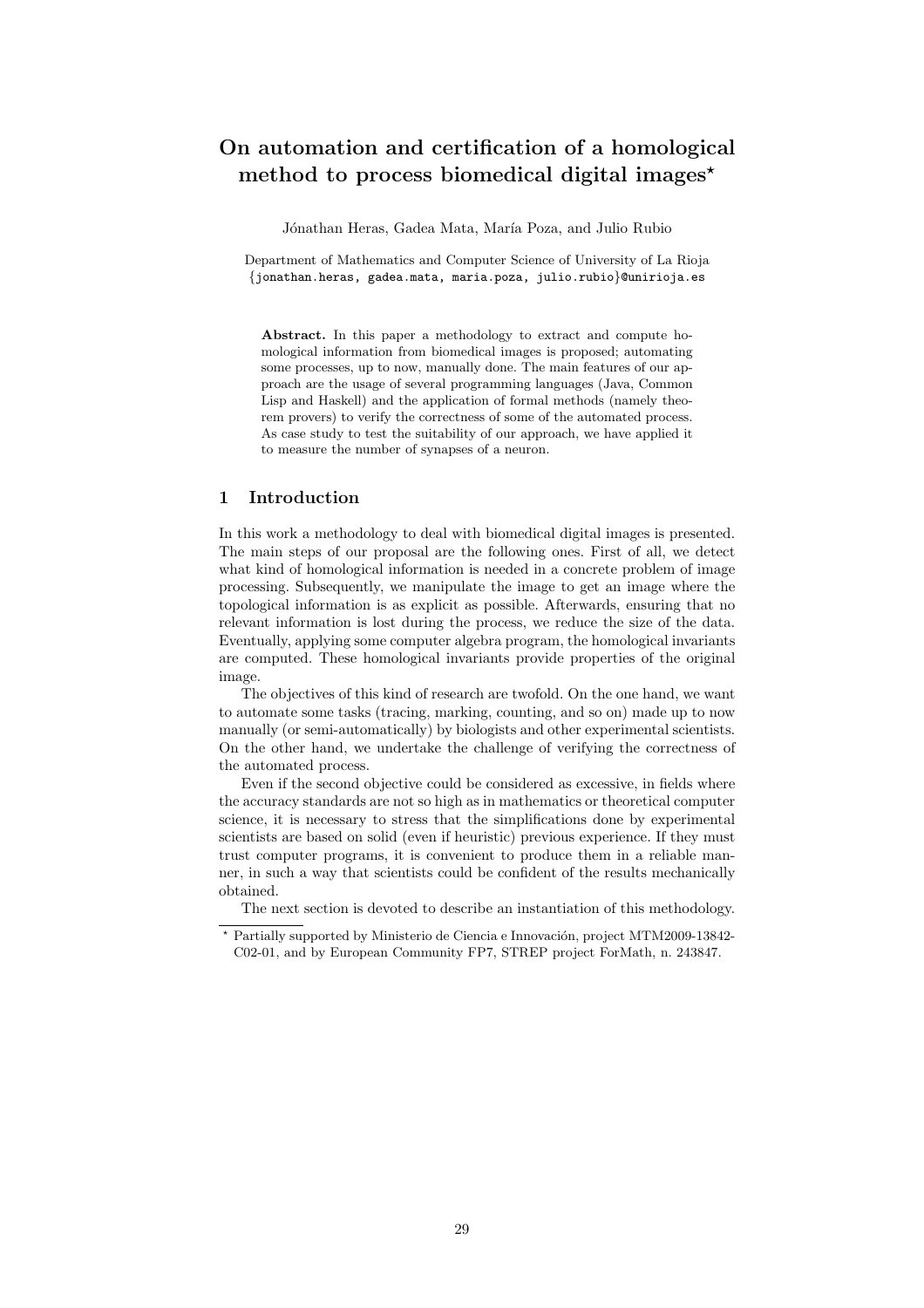2 J. Heras, G. Mata, M. Poza and J. Rubio

## 2 A case study: Counting Synapses

In order to test the feasibility of our methodology, we have studied images related to the synaptical structure in neurons [1]. Examples of this kind of images are presented in Figure 1.



Fig. 1. Images related to the synaptical structure in neurons

As we explained previously, the first step in our methodology consists in determining what kind of homological information is needed. In this particular case the topological invariant to be computed is the number of connected components which will be useful to determine the evolution of the density of the occurrence of synapses in neurons, under the effect of some drugs.

Subsequently, we process the image to get an image where the topological information is as explicit as possible. To this aim, the digital images obtained experimentally are handled by means of *SynapsesCountJ* [9], a plugin of the *ImageJ* Java environment [10], producing a bitmap file where connected components should be counted.

From the previous file an incidence matrix is constructed, which in processed through a Haskell program [8], to obtain a smaller matrix with the same homological information (we are using here Discrete Morse Theory, as explained in [11]). These Haskell programs are being analyzed by using the Coq proof assistant [3,2], and more specifically the *SSReflect* environment [5]. This step corresponds with the reduction process of our methodology.

Finally, the matrices obtained by means of the Haskell programs are given as input to the *fKenzo* system [6,7], a user interface for the *Kenzo* program [4], which actually computes the homological information.

## References

1. M. Bear, B. Connors, and M. Paradiso. *Neuroscience: Exploring the Brain*. Lippincott Williams & Wilkins, 2006.